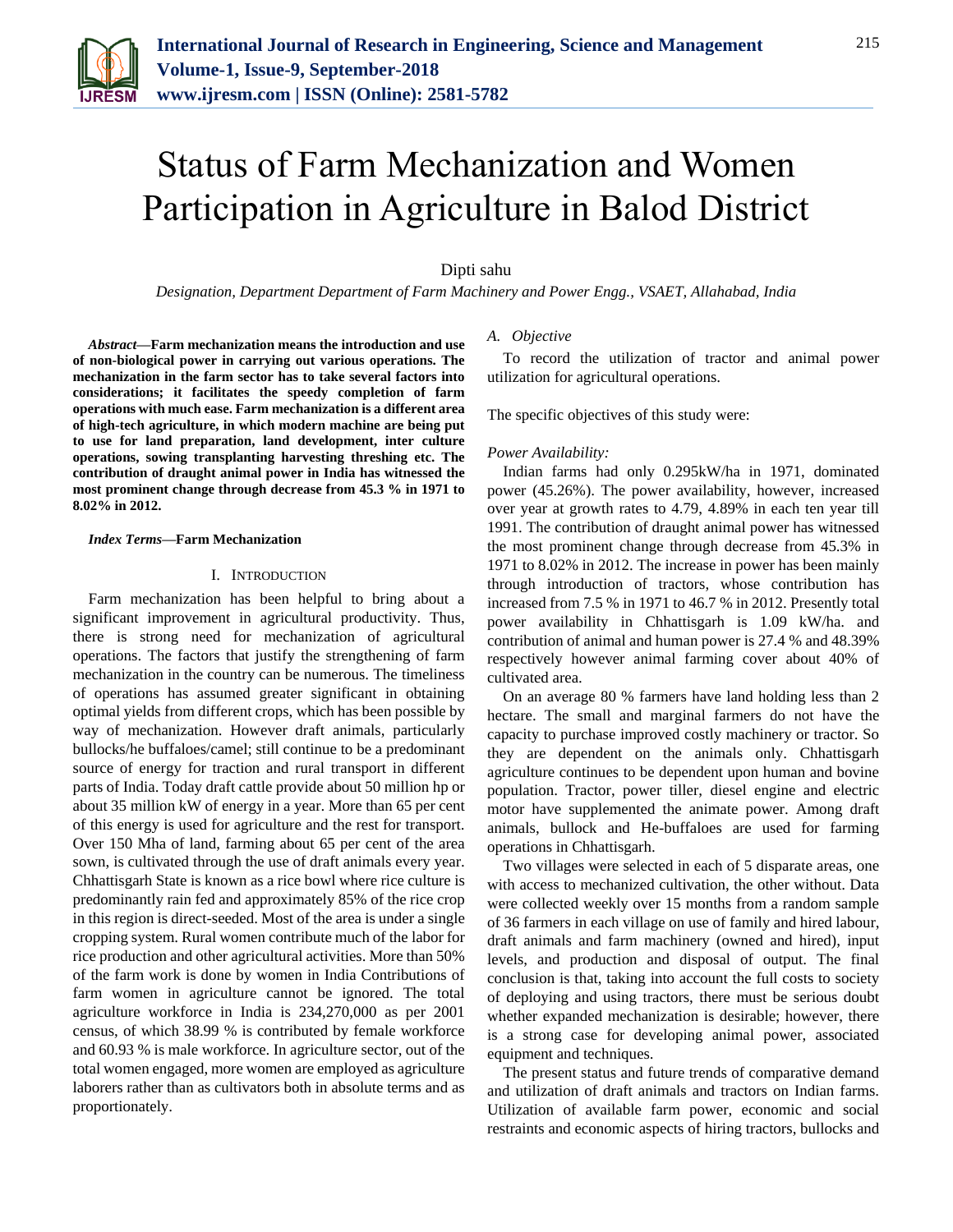

power tillers are outlined and brief case studies of powered machinery use for cultivation are presented.

## II. METHODOLOGY

Chhattisgarh state has been divided into three Agro-climatic zone viz. Chhattisgarh plains, Bastar Plateau and Northern Hill zone, covering 51.0%, 28.0% and 21.0% of the geographical area, respectively. The district from the Chhattisgarh plains was selected. Out of which two blocks namely Gunderdehi and Gurur block has been identified for the purpose of study. Two villages from each block were selected for conduction of data collection work. In this study 30 farmers including women from each of the village (total four) were interviewed personally for recording all necessary observation as per proforma developed.

The Normal rainfall is 1478 mm in the district. Total 889 km2 area of the district is covered by forest. Agriculture is the main occupation of the district. Net sown area is 2645.59 km<sup>2</sup> (on 2000 data) with only  $672.02 \text{ km}^2$  is double cropped area. Principal crop is rice sown in 2605.62 km<sup>2</sup> areas i.e. 98.34 % of total sown area. 99.66 % villages where provided with drinking water source. Almost 90 % of drinking water supply is from Ground Water in the district. Total hand pumps are 5776 whereas power pumps are 3153 tapping ground water in the district. 84 water supply schemes are running tapping ground water in the district.

TABLE I

| <b>ADMINISTRATIVE INFORMATION</b> |                                   |  |  |  |
|-----------------------------------|-----------------------------------|--|--|--|
| <b>Subdivisions</b>               | 02- (Balod, Durg)                 |  |  |  |
| <b>Tahsils</b>                    | 08-(Balod, Gurur, Dondi,          |  |  |  |
|                                   | Gunderdehi.Dondi Lohara           |  |  |  |
|                                   | ,Durg,Patan, Dhamdha)             |  |  |  |
| <b>R.I. Mandal</b>                | 9- (Balod, Gunderdehi, Gurur,     |  |  |  |
|                                   | Dondi, Dondi Lohara, Arjunda, ,   |  |  |  |
|                                   | Patan, Dhamdha, Bhilai)           |  |  |  |
| Patwari Halka                     | Total-232                         |  |  |  |
| <b>Blocks/Janpad Panchavat</b>    | 06 - (Gunderdehi, Gurur, Dondi,   |  |  |  |
|                                   | Dondi Lohara, Patan, Dhamdha)     |  |  |  |
| Panchavats                        | $Total - 522$                     |  |  |  |
| Villages                          | (a) Revenue Villages- $913$ , (b) |  |  |  |
|                                   | Forest Villages-2, (c) Total      |  |  |  |
|                                   | Villages-915                      |  |  |  |
| <b>Municipality</b>               | (Balod, Durg)                     |  |  |  |
| <b>Nagar Panchayat</b>            | 08-(Balod, Gurur, Dondi,          |  |  |  |
|                                   | Gunderdehi, Dondi Lohara          |  |  |  |
|                                   | ,Durg,Patan, Dhamdha)             |  |  |  |

# *A. Method of Data Collection*

The data were collected through personal interview of the farmers and farmwomen on the pre – tested proforma (Appendix  $- A$ ) by using recall method for all the selected farmers falling in different categories. The information about household activities was collected through interview of the counterparts of the farmers. Actual observations of some activities were also recorded during the field operations in a few villages. The time and labour required for various farm operations mainly field preparation, sowing, transplanting, irrigation, manuring, fertilizer application, weeding, plant

protection, harvesting, threshing, drying and transportation were recorded for each crop under study on the basis of the verbal interview of the farmers. Thus the data in terms of time and labour required to accomplish different field operations and household activities along with other basic information were collected individually from all the selected farmers.

# *B. Data Processing*

Adopting standard techniques suggested by the research workers the data thus collected was processed. First of all the data for animal power utilization was arranged separately for different categories of respondents for each village. The values thus found were arranged in tabular form separately for each category of farmers.

### *C. Involvement of Farm Women in an Operation*

It indicates the per cent of the respondent's involvements in the particular operation. If the involvement of farm women in intercultural operation was 89.96% means out of 100 respondents 89 respondent were involved in this operation.

# *D. Sampling Procedure*

The main focus of study was on the animal power utilization, tractor power utilization and farm women and their involvement in agriculture and allied activities in the state. Therefore, only the draught animal, farm women and male farmers were considered separately for the study. To identify the location of survey sites in the selected district of the zone villages were grouped block –wise. The farmers were selected randomly. After that population of the farmers were grouped under different categories for all the four villages. The categories viz. marginal (<1ha), small (1-2ha), semi-medium (2-4ha), medium (4-6ha) and large (>6ha) of farmers, selected in each of the village.

### III. RESULTS AND DISCUSSION

This chapter briefly presents the findings of the survey conducted in Durh Balod district of C.G. Plains region. To find out the animal power utilization and women's power contribution in agriculture and allied activity under existing farm practices, a detailed survey of farm families comprising of different land holding sizes was conducted. Survey revealed that the respondents belong to different castes, and have education level from illiterate to college level. Many farmers, especially those who have their own irrigation sources, take summer paddy also.

#### *A. General and Social Attributes*

The population density of Chhattisgarh state is 154 and in the district it is 342 persons per km<sup>2</sup>. The sex ratio of state and district is very similar to each other ranges between 989 and 999 female per thousand males. The main dialect of the district is chhattisgari. District has mainly backward class population and tribes like Satnami, Gond, Kanwar etc, are found in the district. District is well connected with the rest of the state through road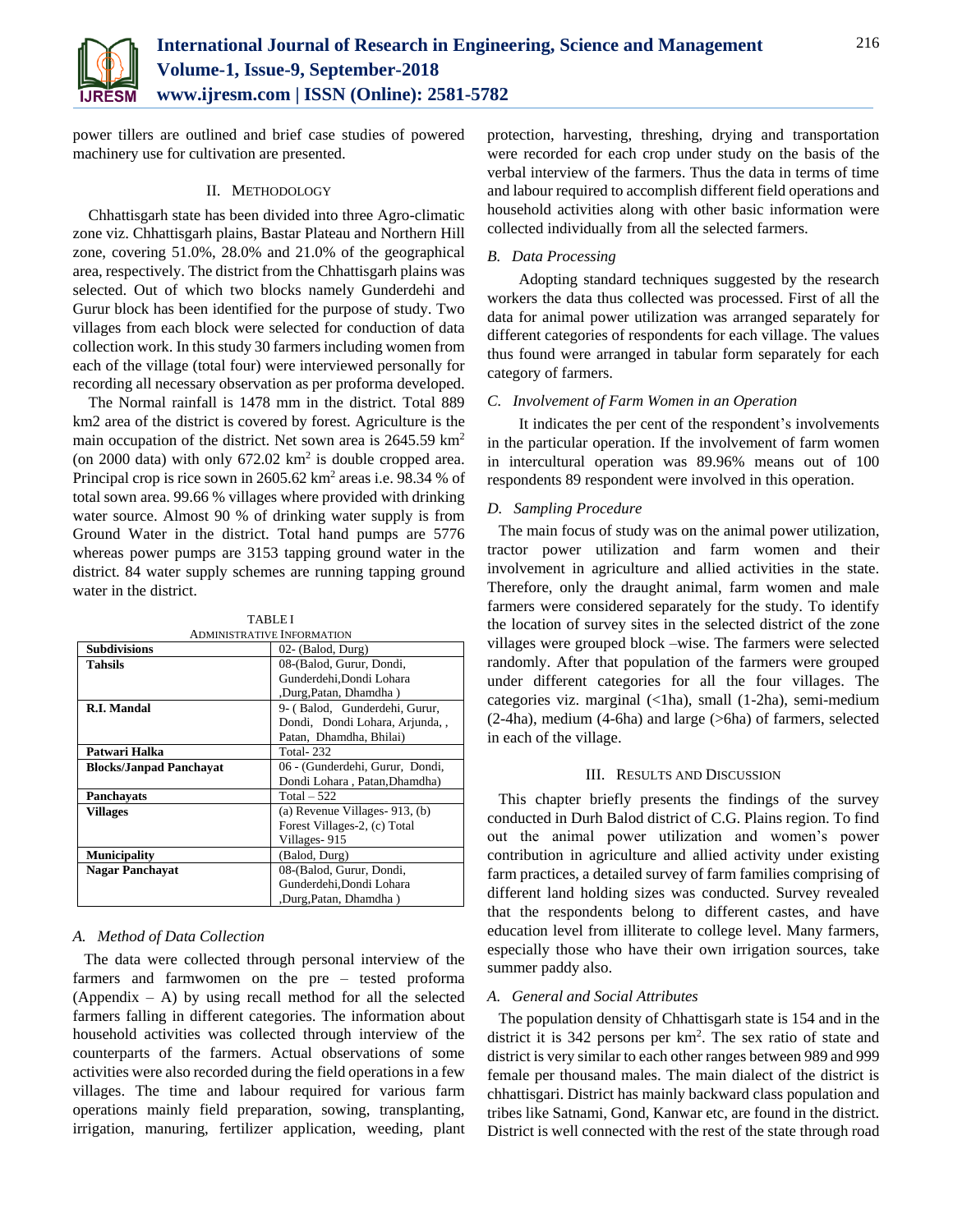

and the two tehsils namely, Gunderdehi and Dondi are connected with railways. 98.15% villages of the district are electrified.

As per 2011 census the male, female and total literacy is 82.21%, 50.41% and 66.26%, respectively. Details of general information of the district and surveyed villages are

| S.no.          | <b>Particulars</b>                         | Gunderdehi Block                                       |                  | Dondilohara Block |                  |  |
|----------------|--------------------------------------------|--------------------------------------------------------|------------------|-------------------|------------------|--|
|                |                                            | Arjunda                                                | <b>Sikosa</b>    | Lohara            | Dewari           |  |
| $\mathbf{1}$   | Total Area (ha)                            | 537.452                                                | 569.398          | 586.621           | 687.907          |  |
| $\overline{c}$ | Cultivable Area (ha)                       | 409.314                                                | 422.153          | 439.900           | 542.923          |  |
| 3              | Irrigated Area (ha)                        | 409.314                                                | 422.000          | 427.000           | 405.000          |  |
| $\overline{4}$ | Major Crop Grown<br>(a) Kharif<br>(b) Rabi | Paddy, Arhar<br>Wheat, Bengal Gram, Sarso, Tiwra, Alsi |                  |                   |                  |  |
| 5              | Major Crop Rotation                        | Paddy, Wheat, Moong                                    |                  |                   |                  |  |
| 6              | No. of Farm families                       | 342                                                    | 408              | 482               | 805              |  |
| 7              | Bullocks (Nos.)                            | 10                                                     | 16               | 138               | 193              |  |
| 8              | He-buffaloes (Nos.)                        | 200                                                    | 250              | 240               | 316              |  |
| 9              | Tractors (Nos.)                            | 9                                                      | 14               | 22                | 9                |  |
| 10             | Power Tiller Reaper (Nos.)                 | 2                                                      | 3                | 3                 | $\mathbf{0}$     |  |
| 11             | Country Plough (Nos.)                      | 105                                                    | 256              | 327               | 342              |  |
| 12             | <b>Bollock Cart (Nos.)</b>                 | 104                                                    | 254              | 322               | 340              |  |
| 13             | Gobar Gas Plant (Nos.)                     | 8                                                      | $\mathbf{0}$     | 7                 | 36               |  |
| 14             | Vermi Compost (Nos.)                       | $10\,$                                                 | $\boldsymbol{0}$ | $\boldsymbol{0}$  | $\boldsymbol{0}$ |  |
| 15             | Tube Well (Nos.)                           | $\boldsymbol{7}$                                       | $\boldsymbol{2}$ | 6                 | $\overline{4}$   |  |
| 16             | Electric Motor (Nos.)                      | $20\,$                                                 | $30\,$           | 11                | 5                |  |
| 17             | Diesel Engines (Nos.)                      | $30\,$                                                 | $70\,$           | $\boldsymbol{9}$  | 16               |  |

TABLE I POPULATION OF DRAUGHT ANIMAL POWER AND USE OF IMPLEMENTS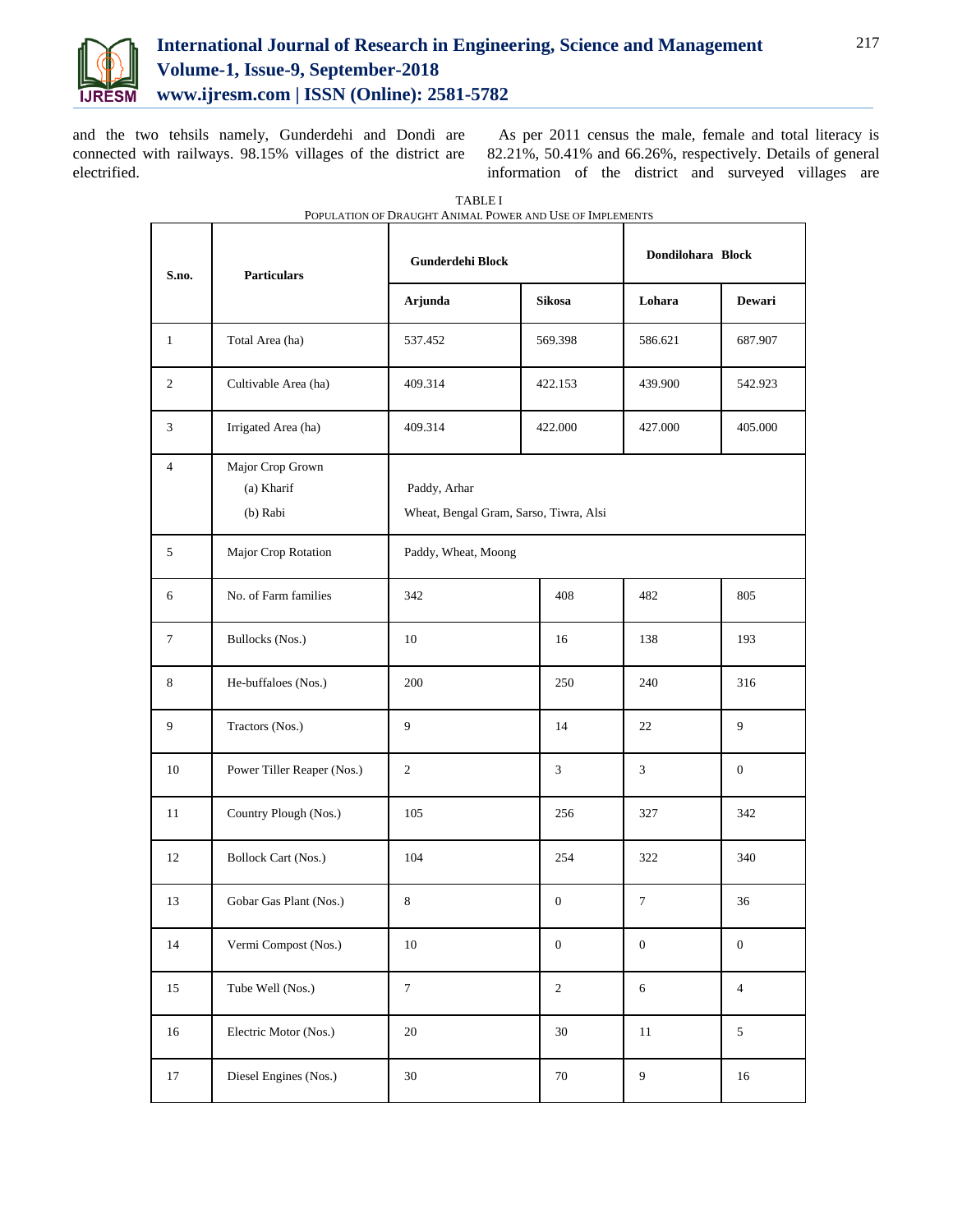

summarized and shown in Fig. 1.



Fig. 1. Category wise population in different blocks

## IV. CONCLUSION

This study undertaken in investing the effect of status of farm mechanization in agriculture utilization pattern of farm tractors in different agricultural operations for own land and for custom service in rabi and Kharif season, which revealed that the average annual use of the tractors was 382 h only in the district out of which for 59.16% of the time, the tractors were used for custom work and that of 40.85% of the time, for own work.

Maximum use of the tractor for 98 h (25.65%) was recorded in tillage operation, followed by threshing operation 57 h (14.92%) and sowing operation 67 h (17.53%).In the custom work, the maximum use of the tractors was found in tillage and transportation operations 42 h (10.99%) and 39 h (10.21%), whereas for own work, maximum use of the tractor was found was found in tillage operation (14.66%).

#### **REFERENCES**

- [1] Aggarwal, M. 2003. Economic Participation of Rural Women in Agriculture. Economic Empowerment of Rural Women in India, Edited by Gopal Singh 2003, RBSA Publications Jaipur, Rajasthan.
- [2] Utilization of animal energy through effective animal machine system in Baster region. Final report of ICAR ahhoc project pp 1-69.
- [3] Empowerment of Women in Agriculture, Policy Paper-11; National Academy of Agricultural Science, India, September 2001.
- [4] The Kamdhenu bullocks drawn tractor. Bhartiya Cattle Resource Development Foundation. Rajasthan. Websit[e www.cowindia.org,](http://www.cowindia.org/) 2005.
- [5] Bargali, S.S., Pandey, K., Singh, L. and Shrivastava, S.K. 2009. Participation of rural women in rice-based agroecosystems. IGKV, Raipur.
- [6] Chandurkar, P.S. 2001. Training and education on IPM. IPM Mitr. 11:91- 97.

| MECHANIZATION IN AGRICULTURE UTILIZATION PATTERN OF FARM TRACTORS IN DIFFERENT AGRICULTURAL OPERATIONS |                   |                |                    |                    |  |  |  |
|--------------------------------------------------------------------------------------------------------|-------------------|----------------|--------------------|--------------------|--|--|--|
|                                                                                                        | Tractor use in    | Average annual | Average annual     | Average annual     |  |  |  |
|                                                                                                        | different         | agril. use of  | agril. use of      | other use of       |  |  |  |
|                                                                                                        | agricultural      | tractor for    | tractor for custom | tractor for custom |  |  |  |
|                                                                                                        | operation         | personal land  | service land       | Service            |  |  |  |
|                                                                                                        |                   |                |                    |                    |  |  |  |
|                                                                                                        |                   | (h)            | (h)                | (h)                |  |  |  |
|                                                                                                        |                   |                |                    |                    |  |  |  |
|                                                                                                        |                   | (% )           | (%)                | (% )               |  |  |  |
| 1.                                                                                                     | Tillage           | 56             | 42                 | -----              |  |  |  |
|                                                                                                        |                   | $(14.66\%)$    | $(10.99\%)$        |                    |  |  |  |
| 2.                                                                                                     | Sowing            | 30             | 37                 |                    |  |  |  |
|                                                                                                        |                   | (7.85%)        | $(9.69\%)$         |                    |  |  |  |
| 3.                                                                                                     | Leveling          | $\overline{4}$ | 9                  |                    |  |  |  |
|                                                                                                        |                   | $(1.05\%)$     | $(2.36\%)$         |                    |  |  |  |
| 4.                                                                                                     | Threshing         | 20             | 37                 |                    |  |  |  |
|                                                                                                        |                   | $(5.24\%)$     | $(9.69\%)$         |                    |  |  |  |
| 5.                                                                                                     | Transportation    | 32             | 39                 |                    |  |  |  |
|                                                                                                        |                   | $(8.38\%)$     | $(10.21\%)$        |                    |  |  |  |
| 6.                                                                                                     | Irrigation        | -----          | $\overline{3}$     |                    |  |  |  |
|                                                                                                        |                   |                | (0.79%             |                    |  |  |  |
| 7.                                                                                                     | Annual            | 14             | -----              | 59                 |  |  |  |
|                                                                                                        | miscellaneous use | $(3.66\%)$     |                    | (15.45%)           |  |  |  |
|                                                                                                        | Total             | 156            | 167                | 59                 |  |  |  |
|                                                                                                        |                   | $(40.85\%)$    | (43.72%)           | (15.45%)           |  |  |  |

TABLE II